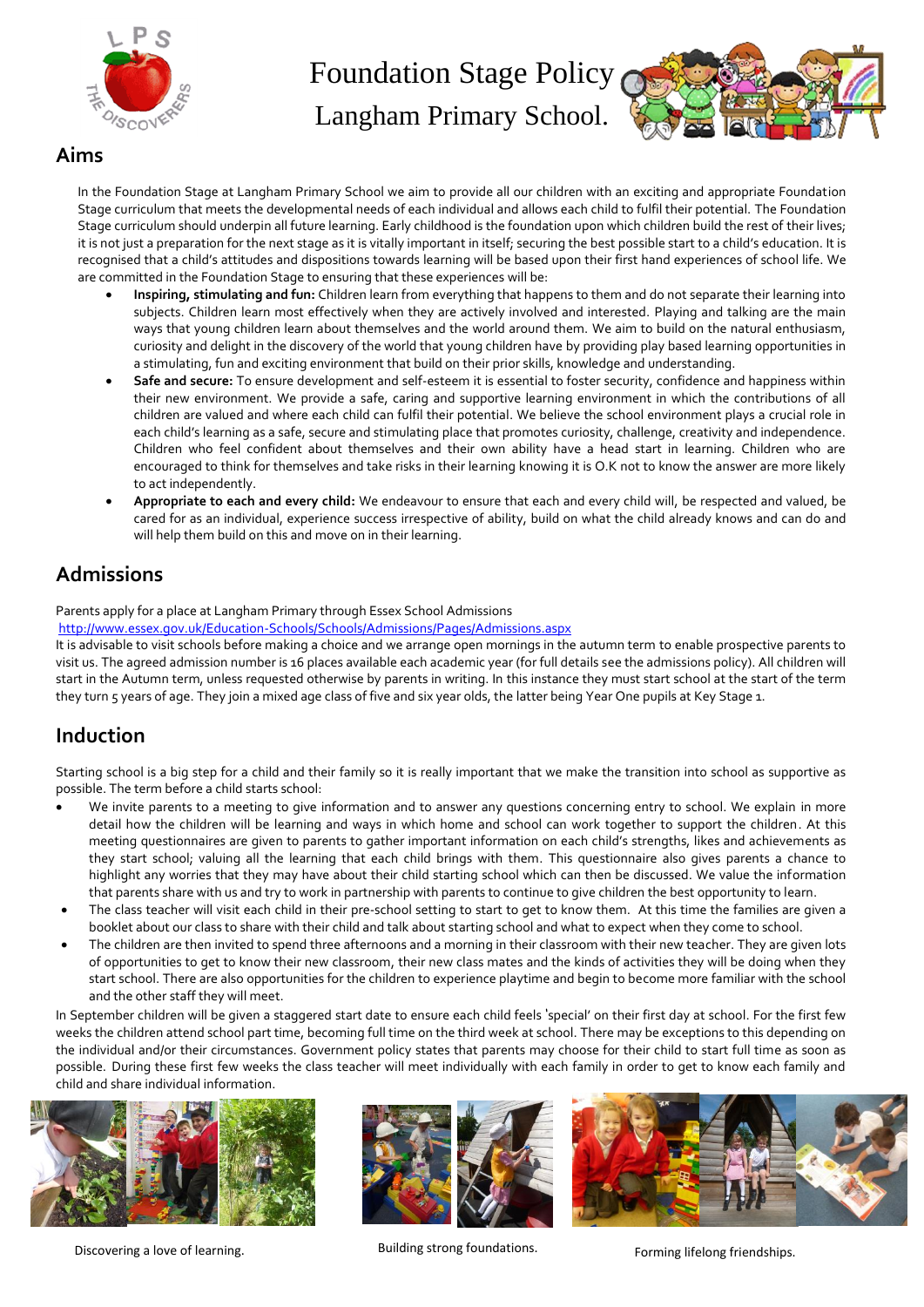

Langham Primary School.



#### **Curriculum**

The children will be educated using the Early Years Foundation Stage Framework, working towards the Early Learning Goals. The Foundation Stage places great emphasis on the three characteristics of effective learning. They reflect the different ways children learn and develop.

- **Playing and exploring:** ways in which children engage with their learning by finding out and exploring, playing with what they know and being willing to have a go.
- **Active Learning:** is what motivates children being involved and concentrating, keeping trying and enjoying achieving what they set out to do.
- **Creating and thinking critically**: children need lots of opportunities to think, have their own ideas, make links and choose ways of doing things

The curriculum is split into seven areas of learning, all of which are connected to one another and are equally important.



#### **Three Prime Areas of Learning Personal, Social and Emotional Development**

- Making Relationships
- Self-confidence and self-awareness
- Managing feelings and behaviour
- **Physical Development**
- Moving and handling
- Health and self care
- **Communication and Language**



- Listening and attention Understanding
- Speaking

The three prime areas reflect the key skills and capacities all children need to develop and learn effectively. They are the basis for successful learning in the other four specific areas.

**Specific areas of Learning**

**Understanding the World** People and communities

Being imaginative.

Exploring and using media and

 The World **Technology Expressive Arts and Design**

materials

- **Literacy** Reading Writing
- **Mathematics**
- Numbers
- Shape, space and measure







It is recognised that the range of abilities and learning styles will vary tremendously between children on entry to Reception. A wide range of teaching styles, high quality resources, opportunities and activities both indoors and outdoors will be available to ensure that every child has the opportunity to succeed and fulfil their potential.

Through the curriculum we aim to encourage:

- Social interaction and respect for others, their beliefs, culture and their own environments.
- Develop independence while encouraging self-motivation, self-discipline and decision-making.
- Provide opportunities for all children to express themselves, talk, communicate and listen in a widening range of situations and have opportunities to explore and share their thoughts, feelings and ideas across all areas of learning.
- Build on what a child can do, gradually extending their manipulative, physical, observational and discriminative skills while fostering and developing creativity, originality and self expression.
- Develop their basic skills, knowledge and understanding in all curriculum areas.

#### **Our main aim is to meet the needs of each and every child and help them to build on their learning and to reach their full potential. We provide a stimulating, exciting, purposeful and fun environment where all children feel happy, valued and cared for. We aim to foster a lifelong love of learning that the children will take forward with them and want to develop.**

In order to achieve this aim we have adopted a flexible approach, which enables us to teach children using different strategies that best meet their needs. Learning opportunities are planned with clearly defined learning objectives to address the specific needs of the children and involve a balance of adult focussed and child led activities. The amount of formal/informal and direct/indirect teaching and learning depends greatly on what each child can do, where they are in their maturity and development and what they already know. No child will be moved on before they are ready. No child will be held back when they can achieve more.



Discovering a love of learning. The strong strong foundations. The section of learning if elong friendships.



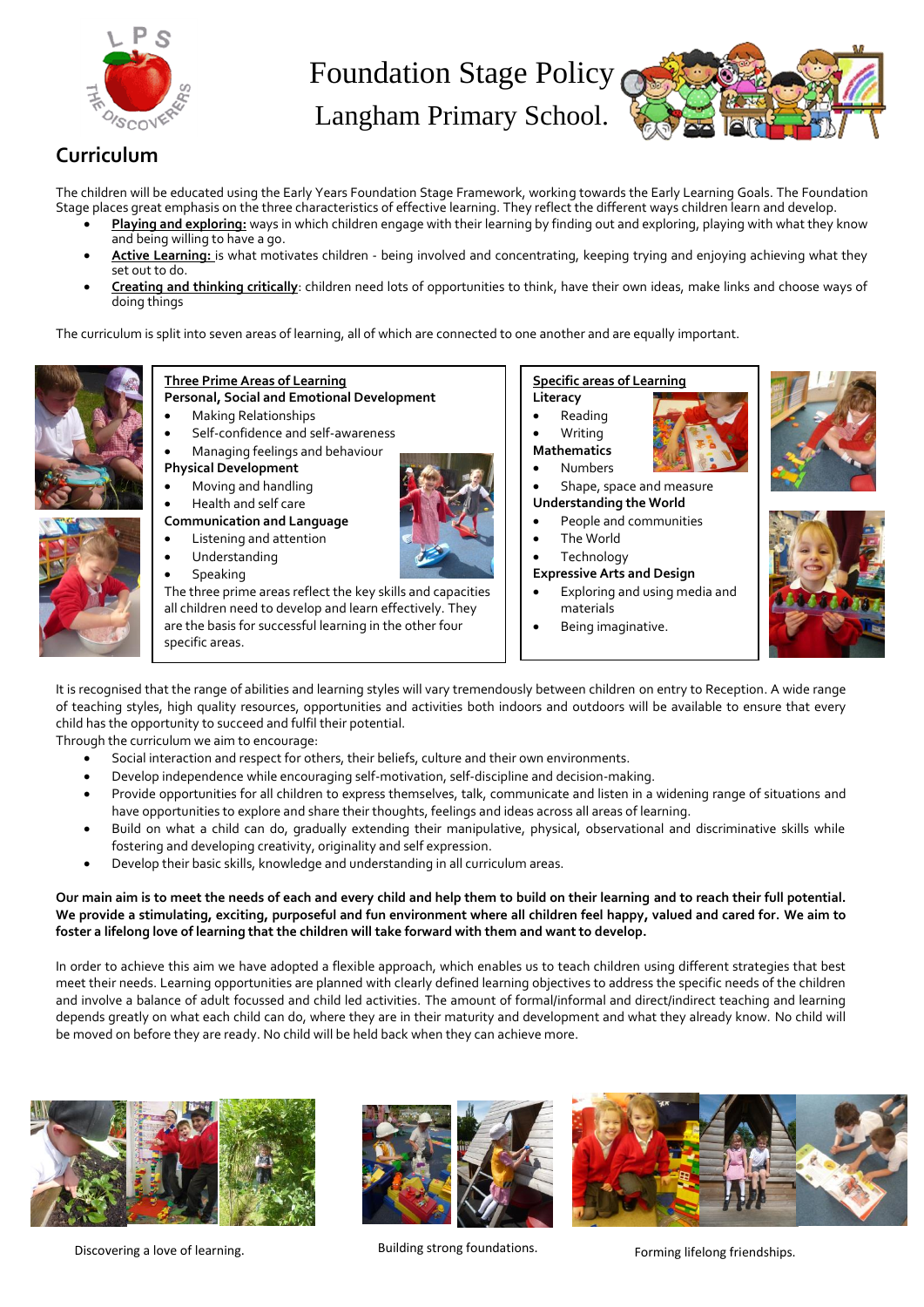

Langham Primary School.



#### **Inclusion**

The foundation stage curriculum is the right of every child. Access to the curriculum will be available for all, irrespective of any special need, gender, ethnicity or social, religious or cultural background. Children who are finding any particular area difficult will be monitored carefully throughout the Reception year and discussions with parents would take place to discuss and devise the best strategies to meet their child's needs. If necessary, they will have extra support to access the curriculum and work on their own progress targets (Please see the SEN policy). Any child achieving above expected goals will be identified and opportunities for extension will be identified on the teachers planning. Children who have English as an additional language will also have extra support- working on an Individual Education Plan based on the "Stages of Language Acquisition". Progress of all groups of children will be closely and regularly monitored. We aim to provide a safe and supportive learning environment, free from harassment in which the contributions of all children are valued and where racial, disability and gender stereotypes are challenged.

#### **Assessment**



A baseline assessment is made in the first half term of a child starting school and from these assessments initial next steps are planned for each child. This assessment is based on observations and information gained during the induction process.

Ongoing assessments are then made based on observing children in a variety of learning opportunities. Observing children as they act and interact in their play, everyday activities and planned activities as well as contributions from parents and carers about what a child does at home all form a picture of a child's attainment. Samples of children's work, photographs of children engaged in their learning, observation notes

and input from parents all form part of each child's 'Learning Journey'. These assessments are then used to inform and plan for a child's next steps in their learning.

## **Partnerships and Reporting to Parents**

The relationship between school and home is very important to us. Families are a child's first educators and strong links between home and school ensure the best possible learning outcomes for children.

Every term parents will receive a class newsletter outlining the topic, learning opportunities and activities their children are offered. Each week the children will bring home a weekly class newsletter which outlines the learning for that week and ways parents and carers can support this learning at home.

Opportunities for parents to contribute to their child's learning journey and share in their child's learning at school are shared throughout the year; with Learning Journey sharing sessions and invites to Early Years workshops and information sessions.



# **Monitoring and Review**

The class teacher, in discussion with the head teacher and other members of staff and governors , monitor the progress of children and modify planning of the curriculum to meet the needs of groups and individuals to ensure progression and continuity of learning.

Monitoring and Review of the curriculum also occurs as the result of government legislation, directives and guidance.

The school development plan incorporates the development and needs of the Foundation Stage.

Additional resources are discussed and financed from the appropriate curriculum budgets.

All governors with curriculum responsibilities observe their subject area when visiting class 1 and report back to the governing body. Review of this policy will take place in the Autumn term 2019 or subject to government legislation.

Claire Arter Spring 2016



Discovering a love of learning. The strong strong foundations. The section of learning if elong friendships.